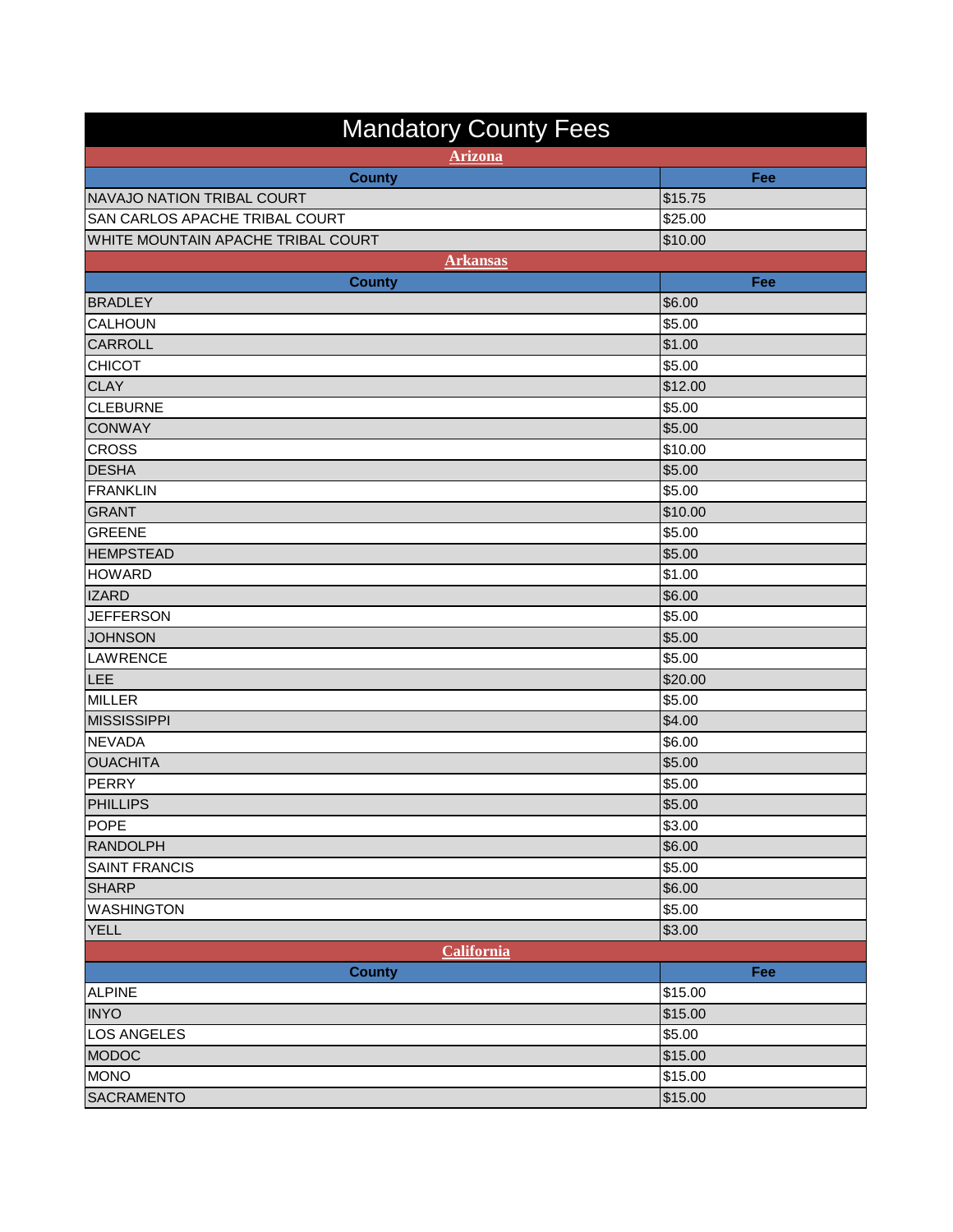| <b>TRINITY</b>                                  | \$15.00 |
|-------------------------------------------------|---------|
| Colorado                                        |         |
| <b>County</b>                                   | Fee     |
| ALL COUNTIES (EXCEPT DENVER)                    | \$2.45  |
| <b>DENVER</b>                                   | \$6.10  |
| <b>Florida</b>                                  |         |
| <b>County</b>                                   | Fee     |
| <b>SUWANNEE</b>                                 | \$14.00 |
| <b>TAYLOR</b>                                   | \$14.00 |
| <b>Illinois</b>                                 |         |
| <b>County</b>                                   | Fee     |
| <b>FULTON</b>                                   | \$10.00 |
| <b>Kentucky</b>                                 |         |
| <b>County</b>                                   | Fee     |
| <b>ANDERSON</b>                                 | \$25.00 |
| Louisiana                                       |         |
| <b>County</b>                                   | Fee     |
| <b>EVANGELINE</b>                               | \$5.00  |
| JEFFERSON (civil)                               | \$5.00  |
| <b>TENSAS</b>                                   | \$20.00 |
| <b>Maine</b>                                    |         |
| <b>County</b>                                   | Fee     |
| <b>ALL COUNTIES</b>                             | \$31.00 |
| ALL COUNTIES (Civil Upper or Lower)             | \$20.00 |
| ALL COUNTIES (Civil Upper & Lower Combo Search) | \$40.00 |
| Michigan                                        |         |
| <b>County</b>                                   | Fee     |
| <b>ALCONA</b>                                   | \$20.00 |
| <b>ALGER</b>                                    | \$20.00 |
| <b>ARENAC</b>                                   | \$20.00 |
| <b>BARAGA</b>                                   | \$15.00 |
| <b>BARRY</b>                                    | \$10.00 |
| <b>BENZIE</b>                                   | \$10.00 |
| <b>BERRIEN</b>                                  | \$10.00 |
| <b>BRANCH</b>                                   | \$20.00 |
| <b>CASS</b>                                     | \$20.00 |
| <b>CHARLEVOIX</b>                               | \$10.00 |
| <b>CLARE</b>                                    | \$18.00 |
| <b>CRAWFORD</b>                                 | \$5.00  |
| <b>DELTA</b>                                    | \$40.00 |
| <b>DICKINSON</b>                                | \$20.00 |
| <b>EMMET</b>                                    | \$5.00  |
| <b>GLADWIN</b>                                  | \$16.00 |
| <b>GOGEBIC</b>                                  | \$50.00 |
| <b>HILLSDALE</b>                                | \$20.00 |
| <b>HURON</b>                                    | \$10.00 |
| <b>IONIA</b>                                    | \$12.00 |
| <b>IOSCO</b>                                    | \$20.00 |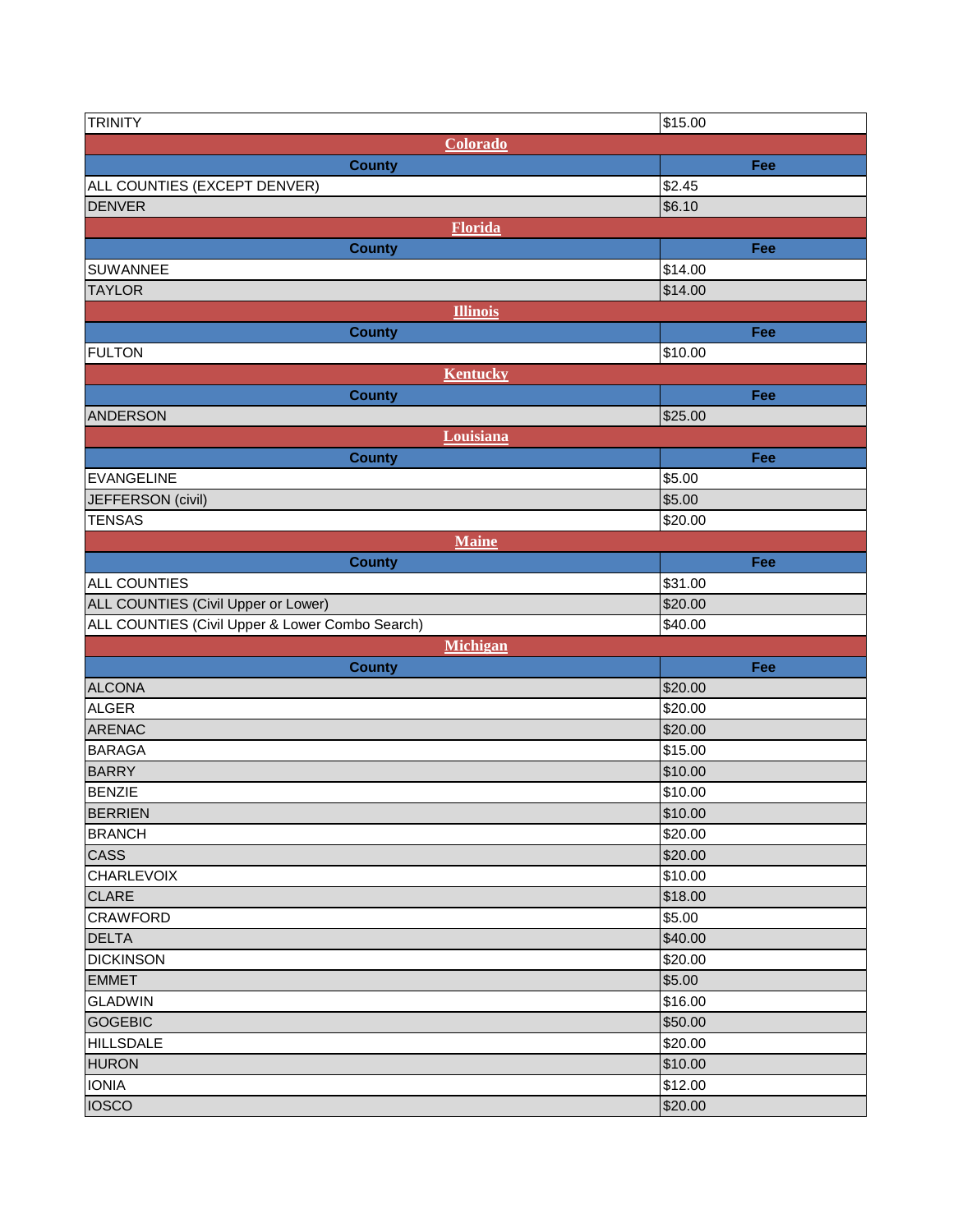| \$1.25<br><b>KALKASKA</b><br>\$10.00<br><b>KEWEENAW</b><br>\$10.00<br>LAKE<br>\$5.00<br>\$10.00<br><b>MARQUETTE</b><br>\$20.00<br><b>MECOSTA</b><br>\$10.00<br><b>MENOMINEE</b><br>\$15.00<br>\$11.00<br>\$5.00<br>\$17.00<br><b>MONTMORENCY</b><br>\$5.00<br><b>OCEANA</b><br>\$10.00<br><b>OGEMAW</b><br>\$10.00<br><b>ONTONAGON</b><br>\$30.00<br><b>OSCEOLA</b><br>\$10.00<br><b>OSCODA</b><br>\$20.00<br><b>OTSEGO</b><br>\$10.00<br>\$5.00<br><b>ROSCOMMON</b><br>\$5.00<br><b>SAINT JOSEPH</b><br>\$1.00<br><b>SANILAC</b><br>\$20.00<br>\$20.00<br>\$10.00<br><b>Minnesota</b><br>Fee<br><b>County</b><br>\$25.00<br><b>Mississippi</b><br>Fee<br><b>County</b><br><b>GEORGE</b><br>\$12.50<br>\$10.00<br><b>HANCOCK</b><br>\$10.00<br><b>JACKSON</b><br>\$1.00<br>\$15.00<br>\$2.50<br>WARREN<br>\$5.00<br>Montana<br><b>County</b><br>Fee<br>\$10.00<br><b>BIG HORN</b><br>\$39.00<br>\$14.00<br><b>BROADWATER</b><br>\$5.00<br><b>CARBON</b><br>\$10.00<br><b>CARTER</b><br>\$28.00<br><b>CASCADE</b><br>\$10.00<br><b>CHOUTEAU</b><br>\$28.00<br><b>CUSTER</b><br>\$25.00 | <b>IRON</b>    | \$40.00 |
|---------------------------------------------------------------------------------------------------------------------------------------------------------------------------------------------------------------------------------------------------------------------------------------------------------------------------------------------------------------------------------------------------------------------------------------------------------------------------------------------------------------------------------------------------------------------------------------------------------------------------------------------------------------------------------------------------------------------------------------------------------------------------------------------------------------------------------------------------------------------------------------------------------------------------------------------------------------------------------------------------------------------------------------------------------------------------------------|----------------|---------|
|                                                                                                                                                                                                                                                                                                                                                                                                                                                                                                                                                                                                                                                                                                                                                                                                                                                                                                                                                                                                                                                                                       | <b>JACKSON</b> |         |
| <b>MACKINAC</b><br><b>MIDLAND</b><br><b>MISSAUKEE</b><br><b>MONTCALM</b><br><b>PRESQUE ISLE</b><br><b>SCHOOLCRAFT</b><br><b>TUSCOLA</b><br><b>RED LAKE TRIBAL COURT</b><br><b>GREENE</b><br><b>PERRY</b><br><b>TIPPAH</b><br><b>BEAVERHEAD</b><br><b>BLAINE</b>                                                                                                                                                                                                                                                                                                                                                                                                                                                                                                                                                                                                                                                                                                                                                                                                                       |                |         |
|                                                                                                                                                                                                                                                                                                                                                                                                                                                                                                                                                                                                                                                                                                                                                                                                                                                                                                                                                                                                                                                                                       |                |         |
|                                                                                                                                                                                                                                                                                                                                                                                                                                                                                                                                                                                                                                                                                                                                                                                                                                                                                                                                                                                                                                                                                       |                |         |
|                                                                                                                                                                                                                                                                                                                                                                                                                                                                                                                                                                                                                                                                                                                                                                                                                                                                                                                                                                                                                                                                                       |                |         |
|                                                                                                                                                                                                                                                                                                                                                                                                                                                                                                                                                                                                                                                                                                                                                                                                                                                                                                                                                                                                                                                                                       |                |         |
|                                                                                                                                                                                                                                                                                                                                                                                                                                                                                                                                                                                                                                                                                                                                                                                                                                                                                                                                                                                                                                                                                       |                |         |
|                                                                                                                                                                                                                                                                                                                                                                                                                                                                                                                                                                                                                                                                                                                                                                                                                                                                                                                                                                                                                                                                                       |                |         |
|                                                                                                                                                                                                                                                                                                                                                                                                                                                                                                                                                                                                                                                                                                                                                                                                                                                                                                                                                                                                                                                                                       |                |         |
|                                                                                                                                                                                                                                                                                                                                                                                                                                                                                                                                                                                                                                                                                                                                                                                                                                                                                                                                                                                                                                                                                       |                |         |
|                                                                                                                                                                                                                                                                                                                                                                                                                                                                                                                                                                                                                                                                                                                                                                                                                                                                                                                                                                                                                                                                                       |                |         |
|                                                                                                                                                                                                                                                                                                                                                                                                                                                                                                                                                                                                                                                                                                                                                                                                                                                                                                                                                                                                                                                                                       |                |         |
|                                                                                                                                                                                                                                                                                                                                                                                                                                                                                                                                                                                                                                                                                                                                                                                                                                                                                                                                                                                                                                                                                       |                |         |
|                                                                                                                                                                                                                                                                                                                                                                                                                                                                                                                                                                                                                                                                                                                                                                                                                                                                                                                                                                                                                                                                                       |                |         |
|                                                                                                                                                                                                                                                                                                                                                                                                                                                                                                                                                                                                                                                                                                                                                                                                                                                                                                                                                                                                                                                                                       |                |         |
|                                                                                                                                                                                                                                                                                                                                                                                                                                                                                                                                                                                                                                                                                                                                                                                                                                                                                                                                                                                                                                                                                       |                |         |
|                                                                                                                                                                                                                                                                                                                                                                                                                                                                                                                                                                                                                                                                                                                                                                                                                                                                                                                                                                                                                                                                                       |                |         |
|                                                                                                                                                                                                                                                                                                                                                                                                                                                                                                                                                                                                                                                                                                                                                                                                                                                                                                                                                                                                                                                                                       |                |         |
|                                                                                                                                                                                                                                                                                                                                                                                                                                                                                                                                                                                                                                                                                                                                                                                                                                                                                                                                                                                                                                                                                       |                |         |
|                                                                                                                                                                                                                                                                                                                                                                                                                                                                                                                                                                                                                                                                                                                                                                                                                                                                                                                                                                                                                                                                                       |                |         |
|                                                                                                                                                                                                                                                                                                                                                                                                                                                                                                                                                                                                                                                                                                                                                                                                                                                                                                                                                                                                                                                                                       |                |         |
|                                                                                                                                                                                                                                                                                                                                                                                                                                                                                                                                                                                                                                                                                                                                                                                                                                                                                                                                                                                                                                                                                       |                |         |
|                                                                                                                                                                                                                                                                                                                                                                                                                                                                                                                                                                                                                                                                                                                                                                                                                                                                                                                                                                                                                                                                                       |                |         |
|                                                                                                                                                                                                                                                                                                                                                                                                                                                                                                                                                                                                                                                                                                                                                                                                                                                                                                                                                                                                                                                                                       |                |         |
|                                                                                                                                                                                                                                                                                                                                                                                                                                                                                                                                                                                                                                                                                                                                                                                                                                                                                                                                                                                                                                                                                       |                |         |
|                                                                                                                                                                                                                                                                                                                                                                                                                                                                                                                                                                                                                                                                                                                                                                                                                                                                                                                                                                                                                                                                                       |                |         |
|                                                                                                                                                                                                                                                                                                                                                                                                                                                                                                                                                                                                                                                                                                                                                                                                                                                                                                                                                                                                                                                                                       |                |         |
|                                                                                                                                                                                                                                                                                                                                                                                                                                                                                                                                                                                                                                                                                                                                                                                                                                                                                                                                                                                                                                                                                       |                |         |
|                                                                                                                                                                                                                                                                                                                                                                                                                                                                                                                                                                                                                                                                                                                                                                                                                                                                                                                                                                                                                                                                                       |                |         |
|                                                                                                                                                                                                                                                                                                                                                                                                                                                                                                                                                                                                                                                                                                                                                                                                                                                                                                                                                                                                                                                                                       |                |         |
|                                                                                                                                                                                                                                                                                                                                                                                                                                                                                                                                                                                                                                                                                                                                                                                                                                                                                                                                                                                                                                                                                       |                |         |
|                                                                                                                                                                                                                                                                                                                                                                                                                                                                                                                                                                                                                                                                                                                                                                                                                                                                                                                                                                                                                                                                                       |                |         |
|                                                                                                                                                                                                                                                                                                                                                                                                                                                                                                                                                                                                                                                                                                                                                                                                                                                                                                                                                                                                                                                                                       |                |         |
|                                                                                                                                                                                                                                                                                                                                                                                                                                                                                                                                                                                                                                                                                                                                                                                                                                                                                                                                                                                                                                                                                       |                |         |
|                                                                                                                                                                                                                                                                                                                                                                                                                                                                                                                                                                                                                                                                                                                                                                                                                                                                                                                                                                                                                                                                                       |                |         |
|                                                                                                                                                                                                                                                                                                                                                                                                                                                                                                                                                                                                                                                                                                                                                                                                                                                                                                                                                                                                                                                                                       |                |         |
|                                                                                                                                                                                                                                                                                                                                                                                                                                                                                                                                                                                                                                                                                                                                                                                                                                                                                                                                                                                                                                                                                       |                |         |
|                                                                                                                                                                                                                                                                                                                                                                                                                                                                                                                                                                                                                                                                                                                                                                                                                                                                                                                                                                                                                                                                                       |                |         |
|                                                                                                                                                                                                                                                                                                                                                                                                                                                                                                                                                                                                                                                                                                                                                                                                                                                                                                                                                                                                                                                                                       |                |         |
|                                                                                                                                                                                                                                                                                                                                                                                                                                                                                                                                                                                                                                                                                                                                                                                                                                                                                                                                                                                                                                                                                       |                |         |
|                                                                                                                                                                                                                                                                                                                                                                                                                                                                                                                                                                                                                                                                                                                                                                                                                                                                                                                                                                                                                                                                                       |                |         |
|                                                                                                                                                                                                                                                                                                                                                                                                                                                                                                                                                                                                                                                                                                                                                                                                                                                                                                                                                                                                                                                                                       |                |         |
|                                                                                                                                                                                                                                                                                                                                                                                                                                                                                                                                                                                                                                                                                                                                                                                                                                                                                                                                                                                                                                                                                       |                |         |
|                                                                                                                                                                                                                                                                                                                                                                                                                                                                                                                                                                                                                                                                                                                                                                                                                                                                                                                                                                                                                                                                                       |                |         |
|                                                                                                                                                                                                                                                                                                                                                                                                                                                                                                                                                                                                                                                                                                                                                                                                                                                                                                                                                                                                                                                                                       |                |         |
|                                                                                                                                                                                                                                                                                                                                                                                                                                                                                                                                                                                                                                                                                                                                                                                                                                                                                                                                                                                                                                                                                       |                |         |
|                                                                                                                                                                                                                                                                                                                                                                                                                                                                                                                                                                                                                                                                                                                                                                                                                                                                                                                                                                                                                                                                                       |                |         |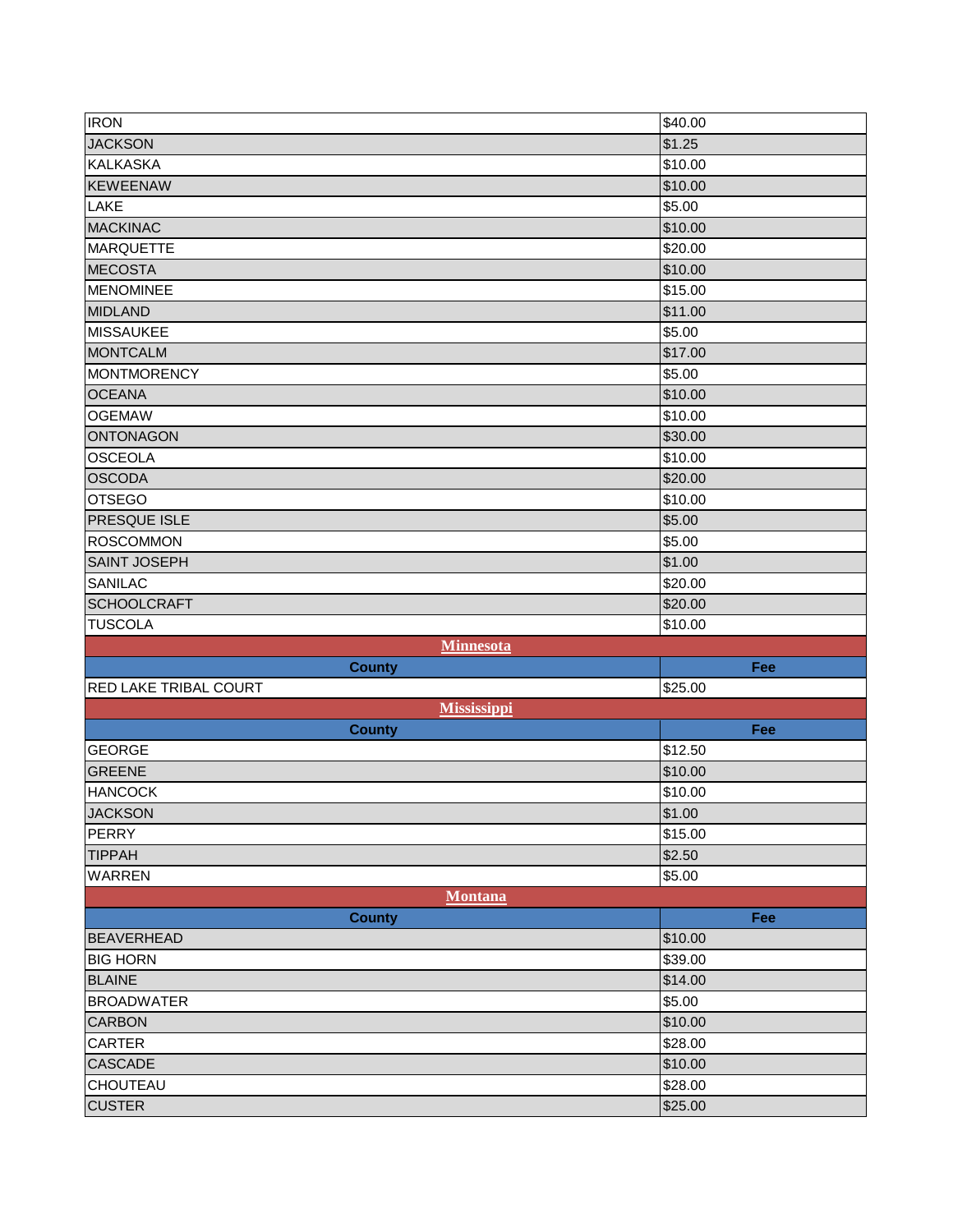| <b>DANIELS</b>                | \$28.00 |
|-------------------------------|---------|
| <b>DAWSON</b>                 | \$10.00 |
| <b>DEER LODGE</b>             | \$5.00  |
| <b>FALLON</b>                 | \$39.00 |
| FERGUS                        | \$15.00 |
| FLATHEAD                      | \$25.00 |
| <b>GARFIELD</b>               | \$39.00 |
| <b>GLACIER</b>                | \$28.00 |
| <b>GOLDEN VALLEY</b>          | \$39.00 |
| <b>GRANITE</b>                | \$21.00 |
| <b>HILL</b>                   | \$14.00 |
| <b>JEFFERSON</b>              | \$20.00 |
| <b>JUDITH BASIN</b>           | \$28.00 |
| <b>LAKE</b>                   | \$10.00 |
| LEWIS AND CLARK               | \$14.00 |
| <b>LIBERTY</b>                | \$14.00 |
| <b>LINCOLN</b>                | \$14.00 |
| <b>MADISON</b>                | \$14.00 |
| <b>MCCONE</b>                 | \$39.00 |
| <b>MEAGHER</b>                | \$14.00 |
| <b>MINERAL</b>                | \$25.00 |
| <b>MISSOULA</b>               | \$10.00 |
| MUSSELSHELL                   | \$28.00 |
| <b>PARK</b>                   | \$25.00 |
| <b>PETROLEUM</b>              | \$28.00 |
| <b>PHILLIPS</b>               | \$14.00 |
| <b>PONDERA</b>                | \$14.50 |
| POWDER RIVER                  | \$39.00 |
| <b>POWELL</b>                 | \$25.00 |
| <b>PRAIRIE</b>                | \$28.00 |
| <b>RAVALLI</b>                | \$5.00  |
| <b>RICHLAND</b>               | \$39.00 |
| <b>ROOSEVELT</b>              | \$19.00 |
| <b>ROSEBUD</b>                | \$5.00  |
| SANDERS                       | \$25.00 |
| <b>SHERIDAN</b>               | \$28.00 |
| <b>SILVER BOW</b>             | \$10.00 |
| <b>STILLWATER</b>             | \$14.00 |
| <b>SWEET GRASS</b>            | \$14.00 |
| <b>TETON</b>                  | \$17.50 |
| <b>TOOLE</b>                  | \$14.00 |
| <b>TREASURE</b>               | \$39.00 |
| <b>VALLEY</b>                 | \$28.00 |
| <b>WHEATLAND</b>              | \$28.00 |
| <b>WIBAUX</b>                 | \$28.00 |
| <b>BLACKFEET TRIBAL COURT</b> | \$25.00 |
| CHIPPEWA CREE TRIBAL COURT    | \$25.00 |
| <b>CROW TRIBAL COURT</b>      | \$25.00 |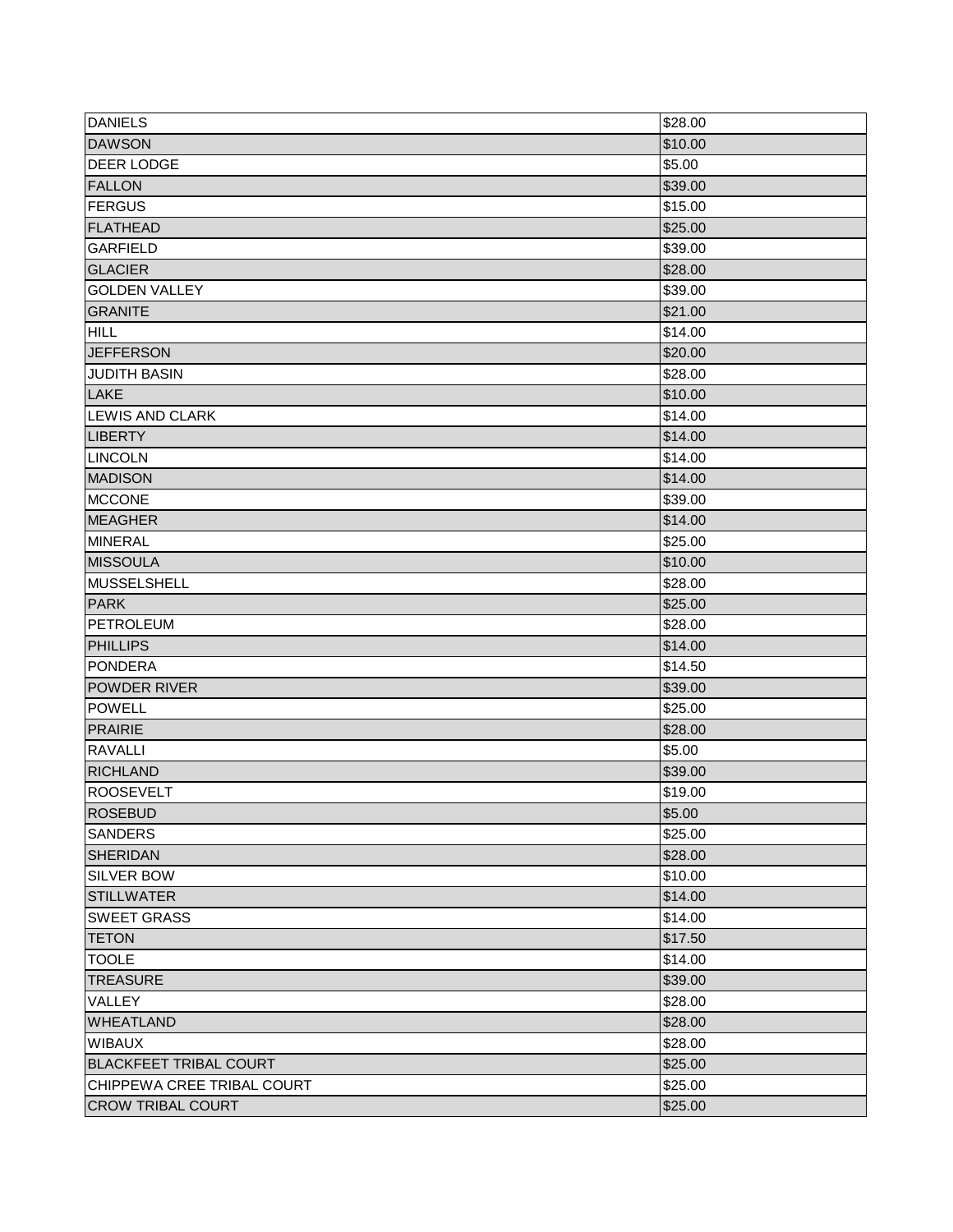| FORT PECK TRIBAL COURT                        | \$10.00 |
|-----------------------------------------------|---------|
| NORTHERN CHEYENNE TRIBAL COURT                | \$5.00  |
| <b>Nevada</b>                                 |         |
| <b>County</b>                                 | Fee     |
| <b>CARSON CITY</b>                            | \$3.50  |
| <b>CHURCHILL</b>                              | \$3.50  |
| <b>DOUGLAS</b>                                | \$3.50  |
| <b>ELKO</b>                                   | \$3.50  |
| <b>EUREKA</b>                                 | \$3.50  |
| LANDER                                        | \$3.50  |
| <b>LINCOLN</b>                                | \$3.50  |
| <b>LYON</b>                                   | \$3.50  |
| <b>MINERAL</b>                                | \$3.50  |
| <b>NYE</b>                                    | \$3.50  |
| PERSHING                                      | \$3.50  |
| <b>STOREY</b>                                 | \$3.50  |
| <b>WASHOE</b>                                 | \$7.00  |
| <b>WHITE PINE</b>                             | \$3.50  |
| <b>New Hampshire</b>                          |         |
| <b>County</b>                                 | Fee     |
| ALL COUNTIES (EXCEPT HILLSBOROUGH)            | \$20.00 |
| <b>HILLSBOROUGH</b>                           | \$40.00 |
| <b>New Jersey</b>                             |         |
| <b>County</b>                                 | Fee     |
|                                               |         |
| ALL COUNTIES (Criminal & Civil Searches)      | \$5.00  |
| New Mexico                                    |         |
| <b>County</b>                                 | Fee     |
| NAVAJO NATION - RAMAH DISTRICT                | \$15.75 |
| NAVAJO NATION - WINDOW ROCK JUDICIAL DISTRICT | \$15.75 |
| <b>New York</b>                               |         |
| <b>County</b>                                 | Fee     |
| <b>ALLEGANY</b>                               | \$95.00 |
| <b>BRONX</b>                                  | \$95.00 |
|                                               | \$95.00 |
| <b>CHEMUNG</b>                                | \$95.00 |
| <b>CORTLAND</b>                               | \$20.00 |
| <b>FRANKLIN</b>                               | \$10.00 |
| <b>FULTON</b>                                 | \$95.00 |
| <b>HAMILTON</b>                               | \$20.00 |
| CAYUGA<br><b>KINGS</b>                        | \$95.00 |
| <b>MADISON</b>                                | \$10.00 |
| <b>MONTGOMERY</b>                             | \$95.00 |
| <b>NASSAU</b>                                 | \$95.00 |
| <b>NEW YORK</b>                               | \$95.00 |
| <b>ORLEANS</b>                                | \$95.00 |
| OSWEGO                                        | \$20.00 |
| <b>QUEENS</b>                                 | \$95.00 |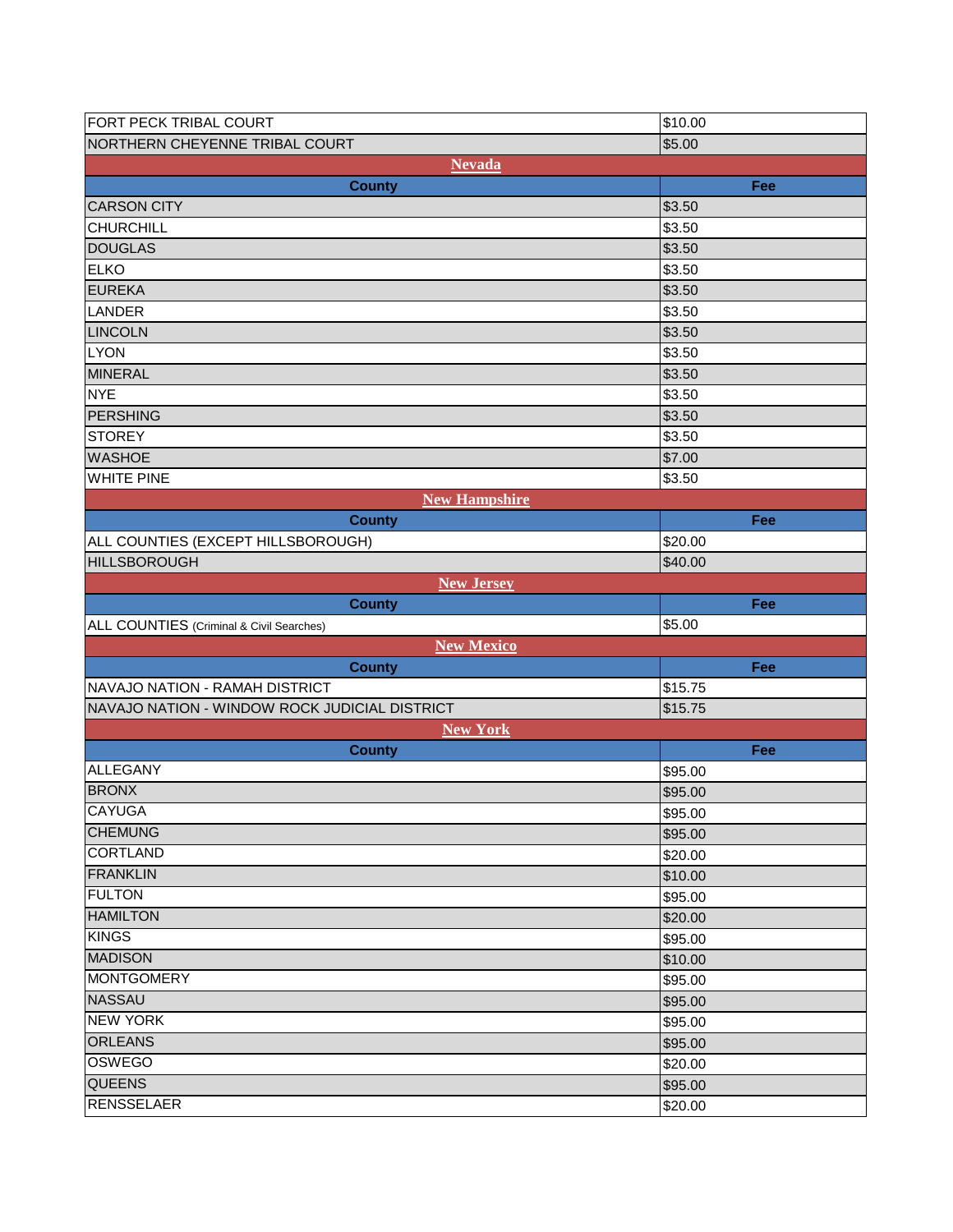| <b>RICHMOND</b>                                                   | \$95.00            |
|-------------------------------------------------------------------|--------------------|
| <b>SAINT LAWRENCE</b>                                             |                    |
|                                                                   | \$15.00            |
| <b>SCHUYLER</b>                                                   | \$10.00            |
| <b>STEUBEN</b>                                                    | \$20.00            |
| <b>TOMPKINS</b>                                                   | \$20.00            |
| <b>WYOMING</b>                                                    | \$15.00            |
| <b>North Dakota</b>                                               |                    |
| <b>County</b>                                                     | Fee                |
| <b>SPIRIT LAKE TRIBAL COURT</b>                                   | \$50.00            |
| STANDING ROCK SIOUX TRIBAL COURT                                  | \$25.00            |
| THREE AFFILIATED TRIBES TRIBAL COURT (FORT BERTHOLD)              | \$10.00            |
| TURTLE MOUNTAIN TRIBAL COURT                                      | \$10.00            |
|                                                                   |                    |
| Oklahoma                                                          |                    |
| <b>County</b>                                                     | Fee                |
| <b>CIMMARRON</b>                                                  | \$7.00             |
| <b>South Carolina</b>                                             |                    |
| <b>County</b>                                                     | Fee                |
| <b>LAURENS</b>                                                    | \$5.00             |
| <b>South Dakota</b>                                               |                    |
| <b>County</b>                                                     | Fee                |
| ALL COUNTIES (Criminal & Civil Searches)                          | \$20.00            |
| CHEYENNE RIVER SIOUX TRIBAL COURT                                 | \$20.00            |
| <b>CROW CREEK SIOUX TRIBAL COURT</b>                              | \$35.00            |
| OGLALA PINE RIDGE SIOUX TRIBAL COURT                              | \$20.00            |
| ROSEBUD SIOUX TRIBAL COURT                                        |                    |
|                                                                   | \$75.00            |
| SISSETON-WAHPETON SIOUX TRIBAL COURT                              | \$20.00            |
| <b>Tennessee</b>                                                  |                    |
| <b>County</b><br><b>BENTON</b>                                    | Fee<br>\$5.00      |
| <b>BLEDSHOE</b>                                                   | \$5.00             |
| <b>CARROLL</b>                                                    | \$5.00             |
| <b>HOUSTON</b>                                                    | \$10.00            |
| <b>HUMPHREYS</b>                                                  | \$10.00            |
| <b>JOHNSON</b>                                                    | \$10.00            |
| KNOX                                                              | \$15.00            |
| <b>MARION</b>                                                     | \$3.00             |
| <b>Texas</b>                                                      |                    |
| <b>County</b>                                                     | Fee                |
| <b>REFUGIO</b>                                                    | \$10.00            |
| <b>Vermont</b>                                                    |                    |
| <b>County</b>                                                     | Fee                |
| <b>ALL COUNTIES</b>                                               | \$30.00            |
| <b>Washington</b>                                                 |                    |
| <b>County</b>                                                     | Fee                |
| <b>ALL COUNTIES</b><br><b>ALL COUNTIES (Civil Upper or Lower)</b> | \$1.35<br>\$1.35   |
| ALL COUNTIES (Civil Upper & Lower Combo Search)                   | $$1.\overline{35}$ |
| COLVILLE CONFEDERATED TRIBAL COURT                                | \$10.00            |
| <b>West Virginia</b>                                              |                    |
| <b>County</b>                                                     | Fee                |
| <b>HAMPSHIRE</b>                                                  | \$10.00            |